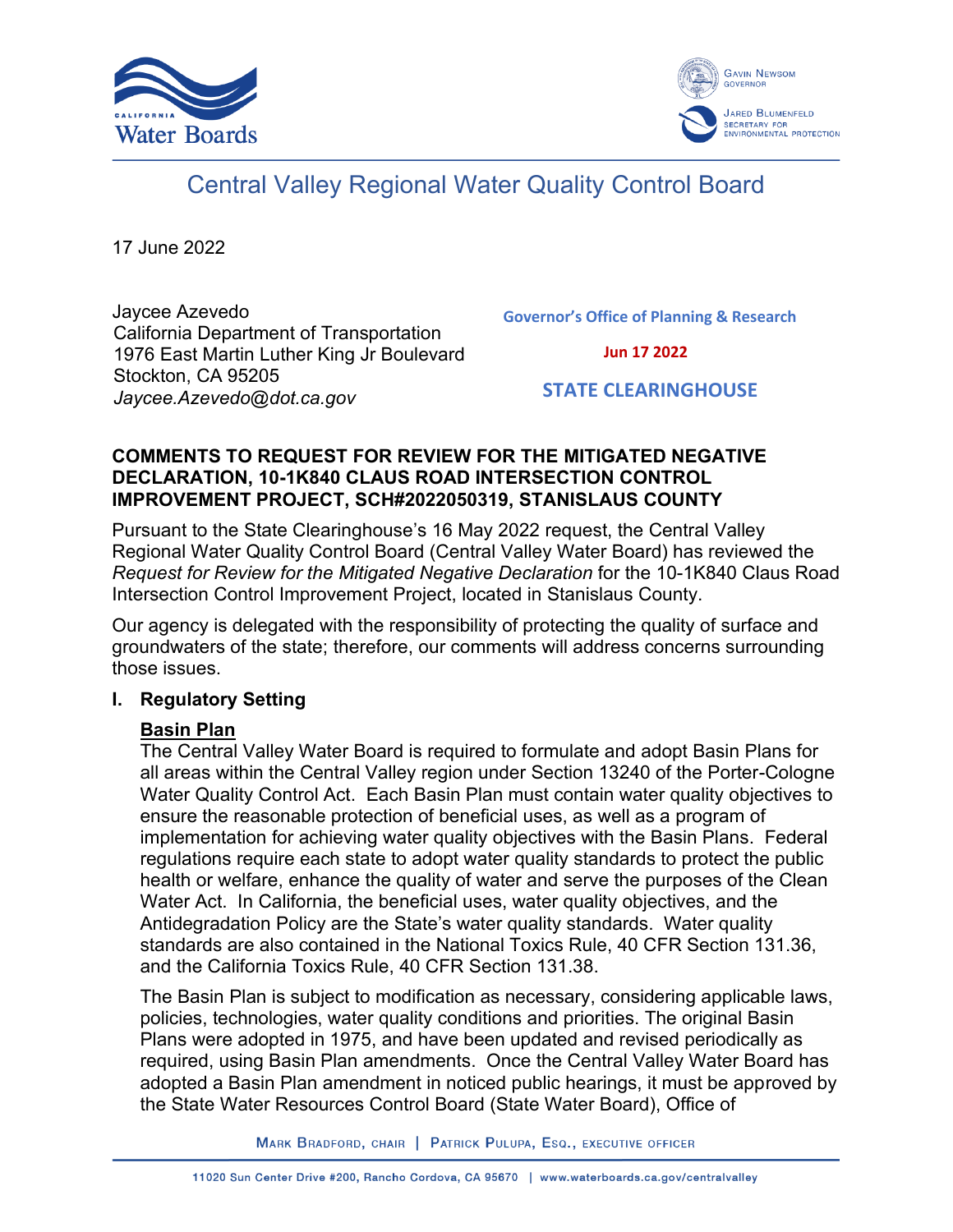Administrative Law (OAL) and in some cases, the United States Environmental Protection Agency (USEPA). Basin Plan amendments only become effective after they have been approved by the OAL and in some cases, the USEPA. Every three (3) years, a review of the Basin Plan is completed that assesses the appropriateness of existing standards and evaluates and prioritizes Basin Planning issues. For more information on the *Water Quality Control Plan for the Sacramento and San Joaquin River Basins*, please visit our website:

[http://www.waterboards.ca.gov/centralvalley/water\\_issues/basin\\_plans/](http://www.waterboards.ca.gov/centralvalley/water_issues/basin_plans/)

#### **Antidegradation Considerations**

All wastewater discharges must comply with the Antidegradation Policy (State Water Board Resolution 68-16) and the Antidegradation Implementation Policy contained in the Basin Plan. The Antidegradation Implementation Policy is available on page 74 at:

https://www.waterboards.ca.gov/centralvalley/water\_issues/basin\_plans/sacsjr\_2018 05.pdf

In part it states:

*Any discharge of waste to high quality waters must apply best practicable treatment or control not only to prevent a condition of pollution or nuisance from occurring, but also to maintain the highest water quality possible consistent with the maximum benefit to the people of the State.*

*This information must be presented as an analysis of the impacts and potential impacts of the discharge on water quality, as measured by background concentrations and applicable water quality objectives.*

The antidegradation analysis is a mandatory element in the National Pollutant Discharge Elimination System and land discharge Waste Discharge Requirements (WDRs) permitting processes. The environmental review document should evaluate potential impacts to both surface and groundwater quality.

#### **II. Permitting Requirements**

## **Construction Storm Water General Permit**

Dischargers whose project disturb one or more acres of soil or where projects disturb less than one acre but are part of a larger common plan of development that in total disturbs one or more acres, are required to obtain coverage under the General Permit for Storm Water Discharges Associated with Construction and Land Disturbance Activities (Construction General Permit), Construction General Permit Order No. 2009-0009-DWQ. Construction activity subject to this permit includes clearing, grading, grubbing, disturbances to the ground, such as stockpiling, or excavation, but does not include regular maintenance activities performed to restore the original line, grade, or capacity of the facility. The Construction General Permit requires the development and implementation of a Storm Water Pollution Prevention Plan (SWPPP). For more information on the Construction General Permit, visit the State Water Resources Control Board website at: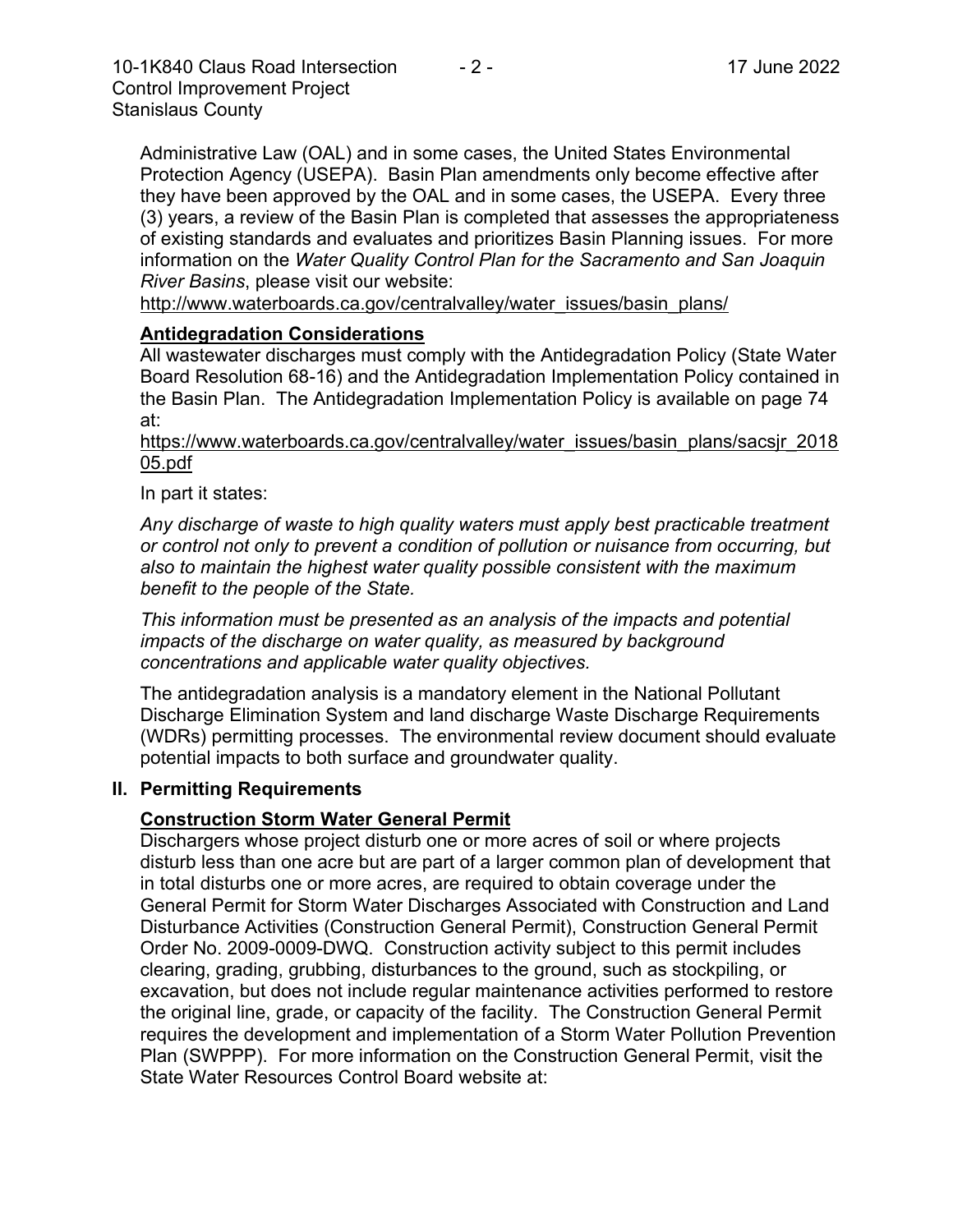[http://www.waterboards.ca.gov/water\\_issues/programs/stormwater/constpermits.sht](http://www.waterboards.ca.gov/water_issues/programs/stormwater/constpermits.shtml) [ml](http://www.waterboards.ca.gov/water_issues/programs/stormwater/constpermits.shtml)

#### **Phase I and II Municipal Separate Storm Sewer System (MS4) Permits<sup>1</sup>**

The Phase I and II MS4 permits require the Permittees reduce pollutants and runoff flows from new development and redevelopment using Best Management Practices (BMPs) to the maximum extent practicable (MEP). MS4 Permittees have their own development standards, also known as Low Impact Development (LID)/postconstruction standards that include a hydromodification component. The MS4 permits also require specific design concepts for LID/post-construction BMPs in the early stages of a project during the entitlement and CEQA process and the development plan review process.

For more information on which Phase I MS4 Permit this project applies to, visit the Central Valley Water Board website at:

http://www.waterboards.ca.gov/centralvalley/water\_issues/storm\_water/municipal\_p ermits/

For more information on the Phase II MS4 permit and who it applies to, visit the State Water Resources Control Board at:

http://www.waterboards.ca.gov/water\_issues/programs/stormwater/phase\_ii\_munici pal.shtml

#### **Industrial Storm Water General Permit**

Storm water discharges associated with industrial sites must comply with the regulations contained in the Industrial Storm Water General Permit Order No. 2014- 0057-DWQ. For more information on the Industrial Storm Water General Permit, visit the Central Valley Water Board website at:

http://www.waterboards.ca.gov/centralvalley/water\_issues/storm\_water/industrial\_ge neral\_permits/index.shtml

#### **Clean Water Act Section 404 Permit**

If the project will involve the discharge of dredged or fill material in navigable waters or wetlands, a permit pursuant to Section 404 of the Clean Water Act may be needed from the United States Army Corps of Engineers (USACE). If a Section 404 permit is required by the USACE, the Central Valley Water Board will review the permit application to ensure that discharge will not violate water quality standards. If the project requires surface water drainage realignment, the applicant is advised to contact the Department of Fish and Game for information on Streambed Alteration Permit requirements. If you have any questions regarding the Clean Water Act

<sup>&</sup>lt;sup>1</sup> Municipal Permits = The Phase I Municipal Separate Storm Water System (MS4) Permit covers medium sized Municipalities (serving between 100,000 and 250,000 people) and large sized municipalities (serving over 250,000 people). The Phase II MS4 provides coverage for small municipalities, including non-traditional Small MS4s, which include military bases, public campuses, prisons and hospitals.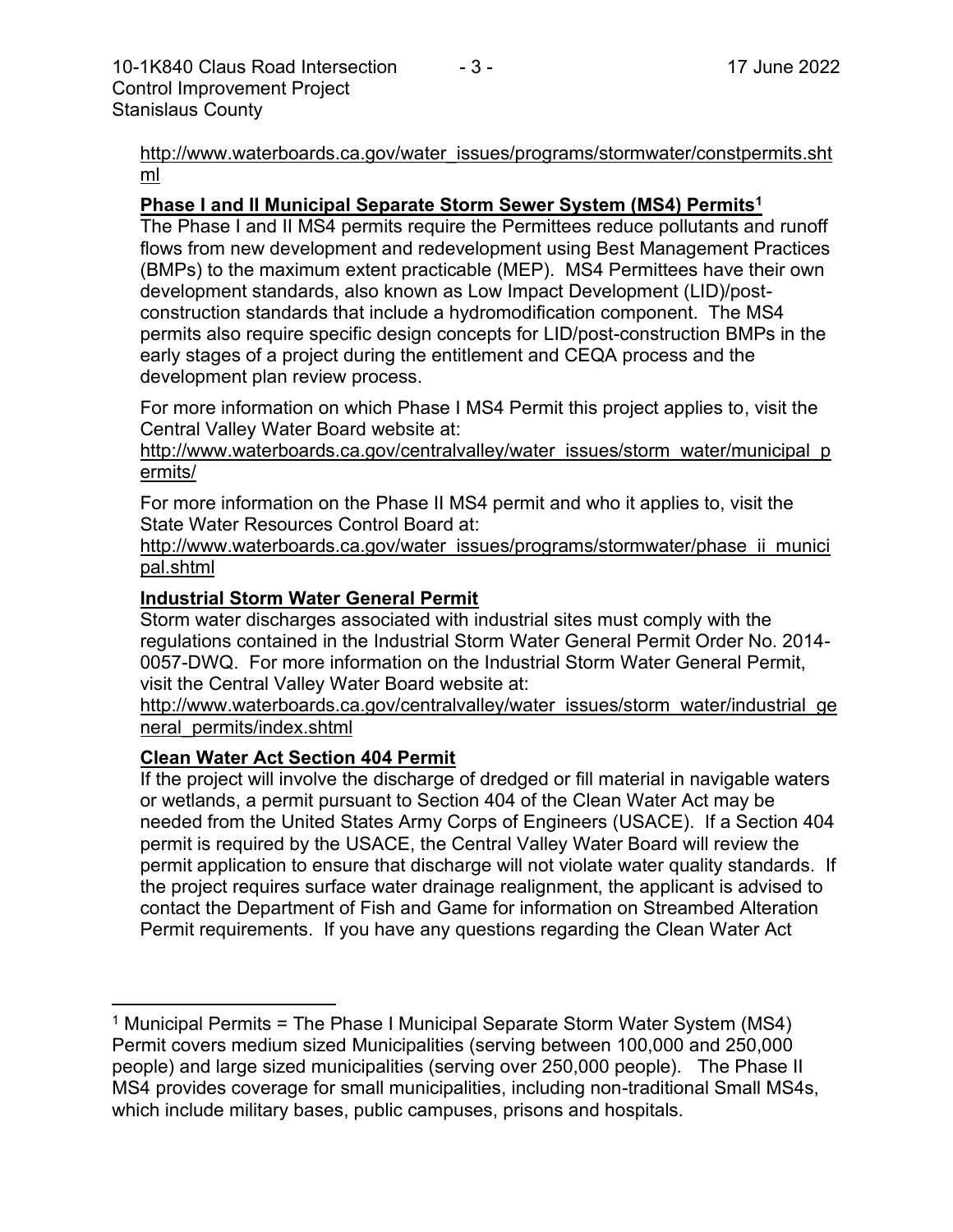10-1K840 Claus Road Intersection - 4 - 17 June 2022 Control Improvement Project Stanislaus County

Section 404 permits, please contact the Regulatory Division of the Sacramento District of USACE at (916) 557-5250.

## **Clean Water Act Section 401 Permit – Water Quality Certification**

If an USACE permit (e.g., Non-Reporting Nationwide Permit, Nationwide Permit, Letter of Permission, Individual Permit, Regional General Permit, Programmatic General Permit), or any other federal permit (e.g., Section 10 of the Rivers and Harbors Act or Section 9 from the United States Coast Guard), is required for this project due to the disturbance of waters of the United States (such as streams and wetlands), then a Water Quality Certification must be obtained from the Central Valley Water Board prior to initiation of project activities. There are no waivers for 401 Water Quality Certifications. For more information on the Water Quality Certification, visit the Central Valley Water Board website at:

https://www.waterboards.ca.gov/centralvalley/water\_issues/water\_quality\_certificatio n/

## **Waste Discharge Requirements – Discharges to Waters of the State**

If USACE determines that only non-jurisdictional waters of the State (i.e., "nonfederal" waters of the State) are present in the proposed project area, the proposed project may require a Waste Discharge Requirement (WDR) permit to be issued by Central Valley Water Board. Under the California Porter-Cologne Water Quality Control Act, discharges to all waters of the State, including all wetlands and other waters of the State including, but not limited to, isolated wetlands, are subject to State regulation. For more information on the Waste Discharges to Surface Water NPDES Program and WDR processes, visit the Central Valley Water Board website at:https://www.waterboards.ca.gov/centralvalley/water\_issues/waste\_to\_surface\_wat er/

Projects involving excavation or fill activities impacting less than 0.2 acre or 400 linear feet of non-jurisdictional waters of the state and projects involving dredging activities impacting less than 50 cubic yards of non-jurisdictional waters of the state may be eligible for coverage under the State Water Resources Control Board Water Quality Order No. 2004-0004-DWQ (General Order 2004-0004). For more information on the General Order 2004-0004, visit the State Water Resources Control Board website at:

https://www.waterboards.ca.gov/board\_decisions/adopted\_orders/water\_quality/200 4/wqo/wqo2004-0004.pdf

## **Dewatering Permit**

If the proposed project includes construction or groundwater dewatering to be discharged to land, the proponent may apply for coverage under State Water Board General Water Quality Order (Low Threat General Order) 2003-0003 or the Central Valley Water Board's Waiver of Report of Waste Discharge and Waste Discharge Requirements (Low Threat Waiver) R5-2018-0085. Small temporary construction dewatering projects are projects that discharge groundwater to land from excavation activities or dewatering of underground utility vaults. Dischargers seeking coverage